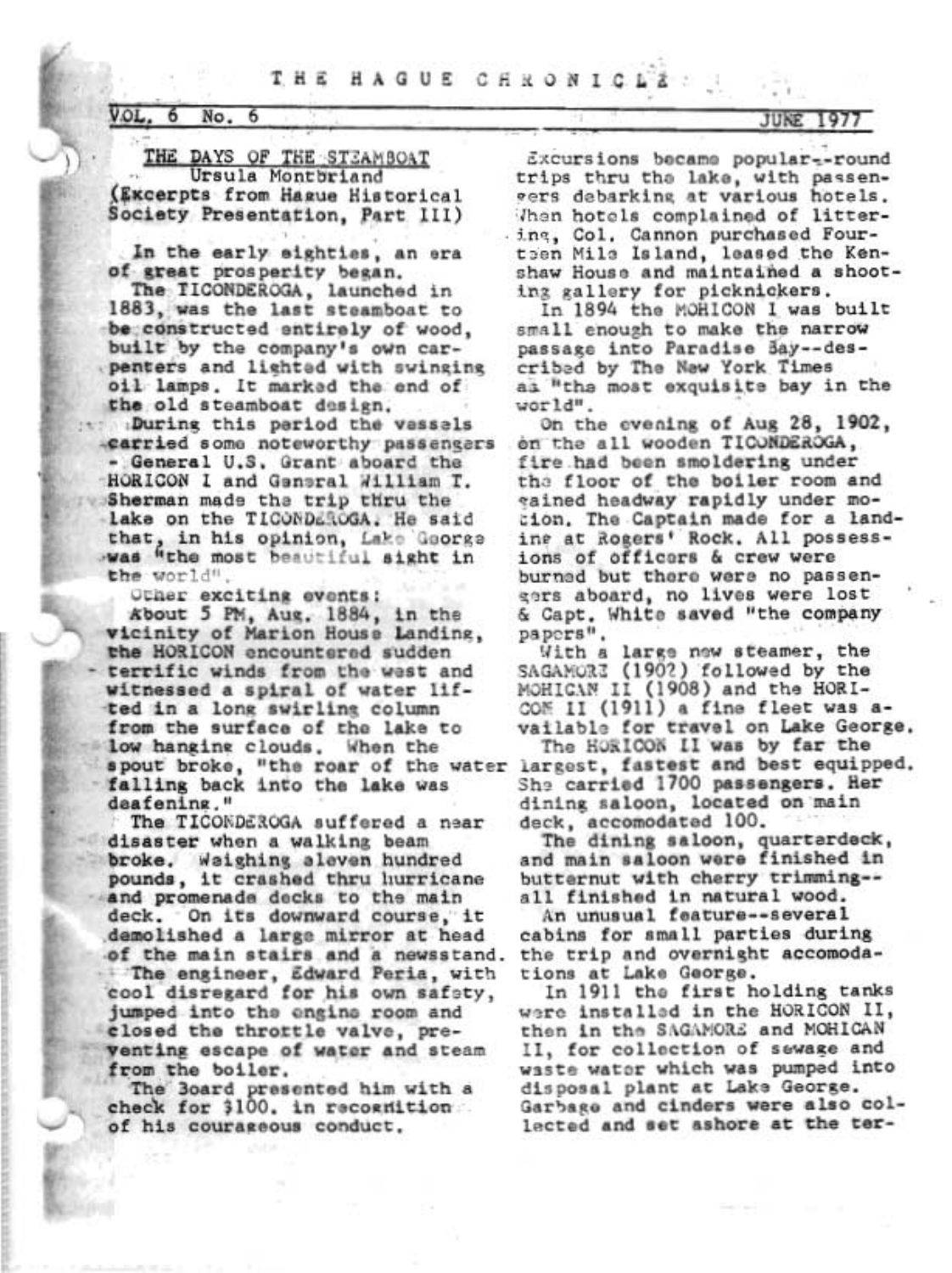Days of The Steamboat cont. minals. So began the concern with maintaining the purity of Lake George and preserving its beauty.

On July 1, 1927, the SAGAMORE, in heavy for, ran head on into Anthony's Nose, crushing her bow.

Captain Washburn competently managed to save passengers and mail-bag by backing off, barely reaching the dock at Glenburnie then hastily beaching her in a nearby cove in 18 ft. of water. She was later raised, repaired and returned to service in 1928.

By 1932 batter cars, roads and many privately owned boats made many places accessible but service continued as we know it today.

A quick memory of my own:

"Going To Meet The Boat" As a very young child I would watch and envy older members of the family, in canoe and rowboat, going to Baldwin's Dock as soon as the whistle sounded at Rogers' Rock.

Eventually I was old enough to "meet the boat". It was better than-any TV program - real action, trains arriving from hontcalm, mail, boxes, barrels, trunks and automobiles - a tricky maneuveur getting them aboard! Last, but not least to my childish eyes. the glamorous travelers - A WONDERFUL PART OF A SUMMER DAY.

My husband says he kept himself in wonderfully good condition "smashing baggage" all summer and was so tough that he never was injured playing football! "In closing, on a trip thru the lake this past summer I overheard a passenger - impressed, no doubt, by the beauty and wilderness of some areas - say, "It's a beautiful lake but there is an awful lot of it that no one can get to." To which I say "Amen"!

(Mrs. Montbriand's chief source: The Steamboats of Lake George 1817 to 1932 by Ogden J. Ross)

HISTORICAL SOCIETY is now taping the materials presented at its monthly maetings. Pending a permanent home, these tapes are<br>in the care of Program mairman, Dr. Robert Cole. SPECIAL MESTING For Property Owners of Silver Bay A Sciation on Friday evening, July 8: Plans are for a social as well as a business gathering.

Information requested on voting qualifications for renool district elections secured hy Dorothy Goodfellow from Kenneth Pawson, Staff Attorney for Stara Education Dept. follows in its entirety:

"A person must be at least eighteen years of age, a climaten of the United States, and a resident within the district ice a period of at least 30 days prior to the election.

Additionally there may be a registration requirement depending upon whether the district has The word chosen to so require. 'residence' denotes damicile and a person may have cnly one domicile. Thus, the residence requirement would exclude mon eligibility all those who are streer residents.

The fact that a parson pays school tax on his property has absolutely no bearing mon that person's right to vote in a school election. Only bons facto, permanent residents may de co."

Now officers met Tost August and have several interesting proposals to benefit our community for the July agenda. -1979

A REMINDER! 1977 dues ore due. Keith Matheman, Pres.

THE PAGUE CHRONICIS ?. adited and published monthly. by S. Virginia  $E \leq$ It is Shattuck, hague, supported financially by civicminded persons and magazizations.  $\pm$ ton  $\lambda$ Mimeographed by ... no are News: sohanan. Phone : solicited.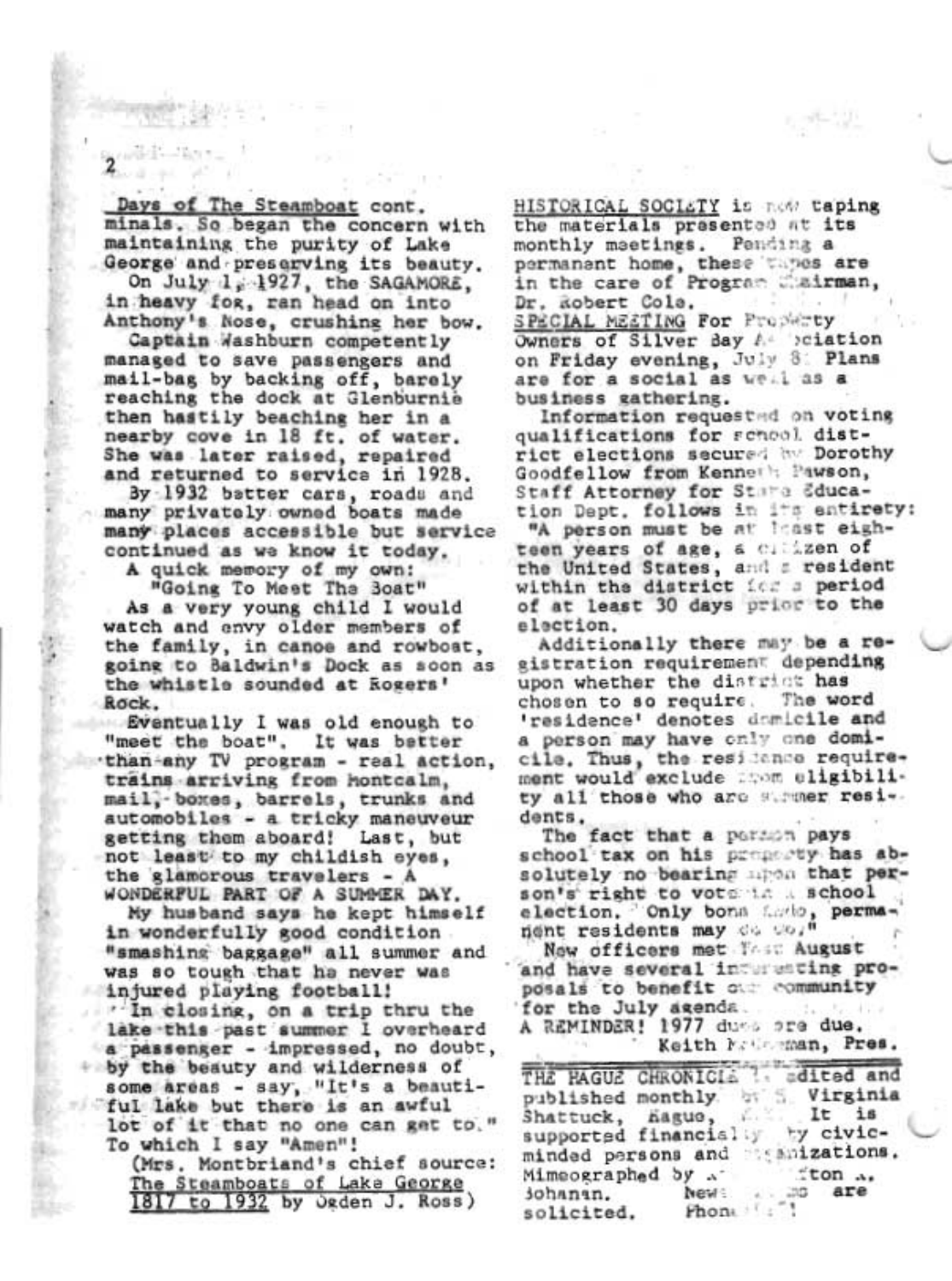# dubb i i angiri SONNETS ANYONE? off big concrete to the

ad File a Sun

 $5.9 - 7.7$ 

he enance a communication A is a statement radiate Barbadon Louis House 4.1 NOUT - - THIN -

#### **POWER PLAY**

... Perhaps your lights went off the other night (I'm sure it wasn't just the very first time!) And though it didn't give you any fright, I'm sure you said it certainly was the worst time --

 $-20 - 1 - 1$ 

Secause you'd planned to see a certain show will be cook a special dish you'd thought about . Or read or write or draw or knit or sew all the Or something else you couldn't do without

That I A time there was which gave won much rejoice --When lights came on again after the dark And unremittingly we made our choice 30 That nevermore would shadow make its mark

We'll always find a candle to suffice.... Wer of For brilliant light we'll have to pay the price. **Kingdom and Street** Harry de Buys

SCHOOL DISTRICT SLCCTION RETURNS 251 3allots

Budget passed: Yes-157 No-90 blank-4

Board Member 5 yr term: Pamela Hens elected-121 Curtis Jordan-41 Write Ins: James McKee-74 Michael Fitzgerald-1 Pete McKee-1  $blank-10$  void-3

Board Member lyr torm: Robert Patchett elected-156 Martin Fitzgerald-84; Write In: James McKes-4 blank-4 void-3.

<sup>2</sup> (Election Board advises that any one making an error on their ballot can return to the desk, tear up the ballot, in their presence, and secure a new one.)

ROBERT PATCHETT says he "plans to study and digest the current school business and curriculum with the interest of the students foremost".

He studied Hotal management at the University of Pittsburgh and Tuft's College in hass, and founded his own Insurance Agency at an Tearly age. . ..

PAMELA HENS says, "My prime goal as a School Board Nember will be to help achieve the best educa-

5/11/77 Sho attended Hague School thru 9th grade, finished high school in Ti & has a 3.A. degree in English *id.* from LeMoyne College.

З

**ELECTION DAY FOOD SALE raised** 3205. for Mary C Beste Memorial Scholarship Fund.

COMMENCEMENT for Hagus Central<br>School will be held June 24 at 8 PM.

Coleen Thibeault will be Class Valedictorian. She is a member of the National Honor Society and the Student Council. She was also active in cheerleading, school chorus, yearbook staff, drama club and girls soccer. She will study medical technology at Hudson Valley Community College.

Debbie 31y will be Class Salutatorian, She was class secretary, a member of the Student Council, aditor of the yearbook, on the nawspaper staff, and active in the drama club, the school chorus. beckatball, softball, soccer and chaerleading. She will study accounting at Canton Agricultural and Technical College, planning  $A = 1.2.1 - 4$  $p_{11}$ 1-1.1- $p_1$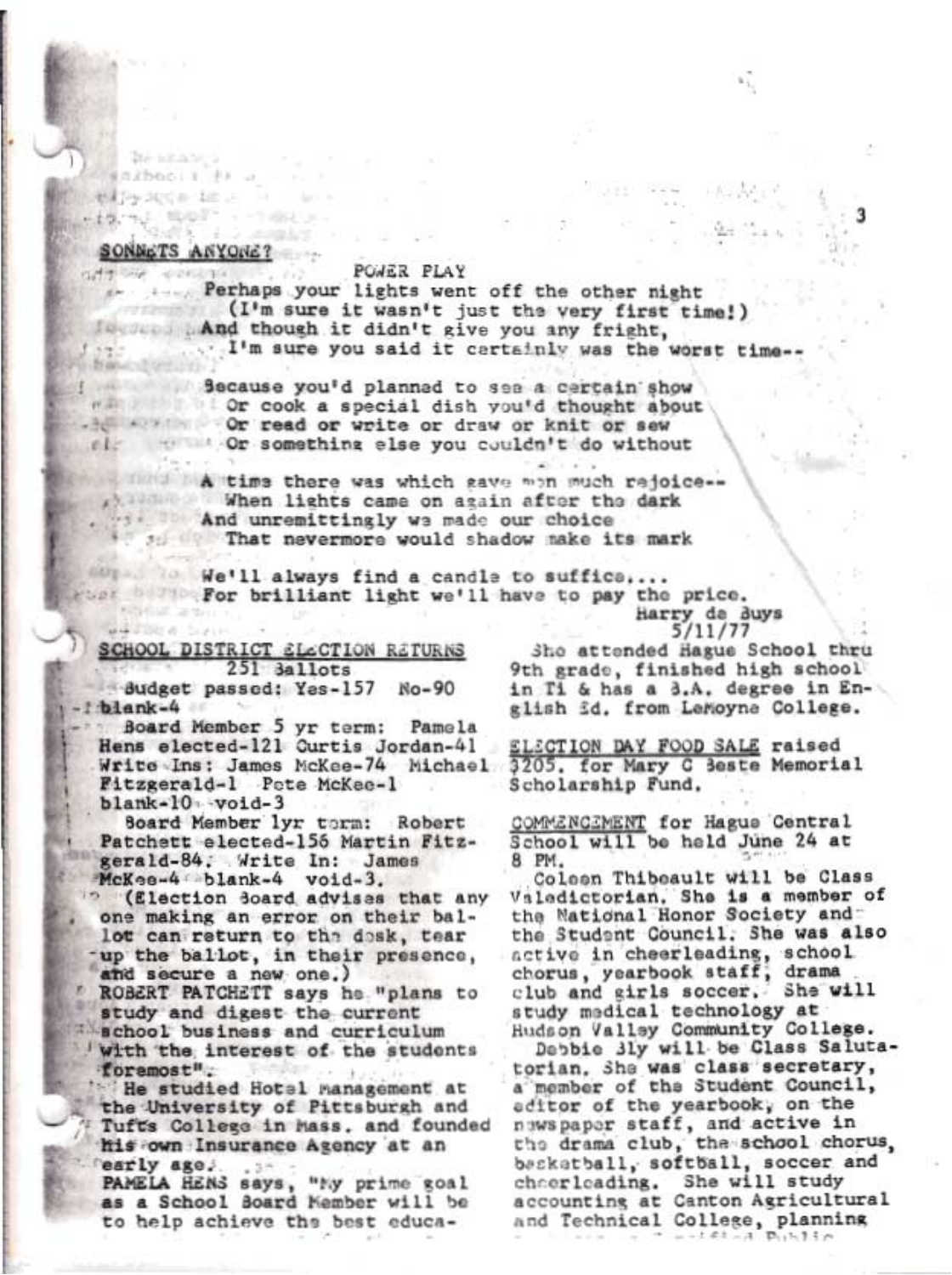PUBLIC HEARINGS HELD MAY 10 (24 people attended)

First Hearing: re proposed ordinance to establish 5 MPH speed limit for boats around Waltonian Islands.

One gentleman asked whether this was not already a low speed zone. Supervisor DeLarm explained that present laws only limited speeds within 200 ft. of shorelimes, leaving a corridor between the islands and shore where speeding is not illegal and there have Ween several hear accidents. Tha proposed ordinance would be enforced by Lake George Park Commission Patrol Boats.

No further questions, no opposition and two peoplo expressed approval, dearing closed.

Sacond Hearing: ra request from Mrs. Malcom A. Grimos, Secretary-Treasurer for 3y-water Cabins Inc. for permit to establish a "Travel Voricle Park" on their lakeshore property near tha junction of foutes 8 and 9N.

The laws, already in effect and proposed in the new Zoning Ordinance, ware discussed by Mr. Ed Crabbs, Planning Board Chairman & Mr. Keith DeLarm, Town Supervisor,<br>indicating that this kind of venture is prohibited in hamlet areas, since classified as "objectionable use" by N.Y. State Conservation laws (which established the Lake George Park Commission) and as "non-conforming use" in hamlet Areas in the proposed Town Zoning Ordinance & in Article 27  $(A.P.A. Act)$ 

Mrs. Grimes quostioned whether "Travel Vehicles" were mentioned in these laws. It was agreed that this was "the intent of the law".

Two neighbors spoke in support of the Grimes' claim that this is the only feasible use for their property and refusal of the permit would be a hardship.

ほかりあい

Zveryone who spoke expressed sympathy for the annual flooding problem in this area and appreciation for the conscientious intant of the Grimes, family but concarn for future effects on the town outwaighed these considerstions.

Brief discussion of alternate uses and methods of flood control for the property.

Mr. John Warren had interviewed moal estate brokers in this area and found them agread in the opinion that this kind of enterprise lowored the value of nearby properties.

I.r. Jack Honry reported that, while traveling in this country, he had observed this effect in many communities to which he no longer cared to return.

Mrs. Bea Polino, Pres. of Hague Chamber of Commerce, reported that all except 2 members were opposed because it would spoil the beauty of the town. The two members in favor felt it might" provide customers for other businesses. Disagreement was expressed on grounds that most people on vacation in self-contained travel vehicles are interested in saving money, carry their own supplies (or carry their favorite quality brands) and would therefore provide very little custom for local businesses.

Brief discussion of methods of sewage disposal.

Health Dopt, had advised Mr. Grimes that he would be limited to 11 units and should not proceed until he had secured a permit from the Town doard.

Mr. Grimes mantioned that there would be no open fireplaces-only charcoal grills carried in the vohicles. People commented that those would be used outside.

Mr. Viscardi mentioned that is ucing this permit would establish a precedent. If he sold his

23 J.M. 2010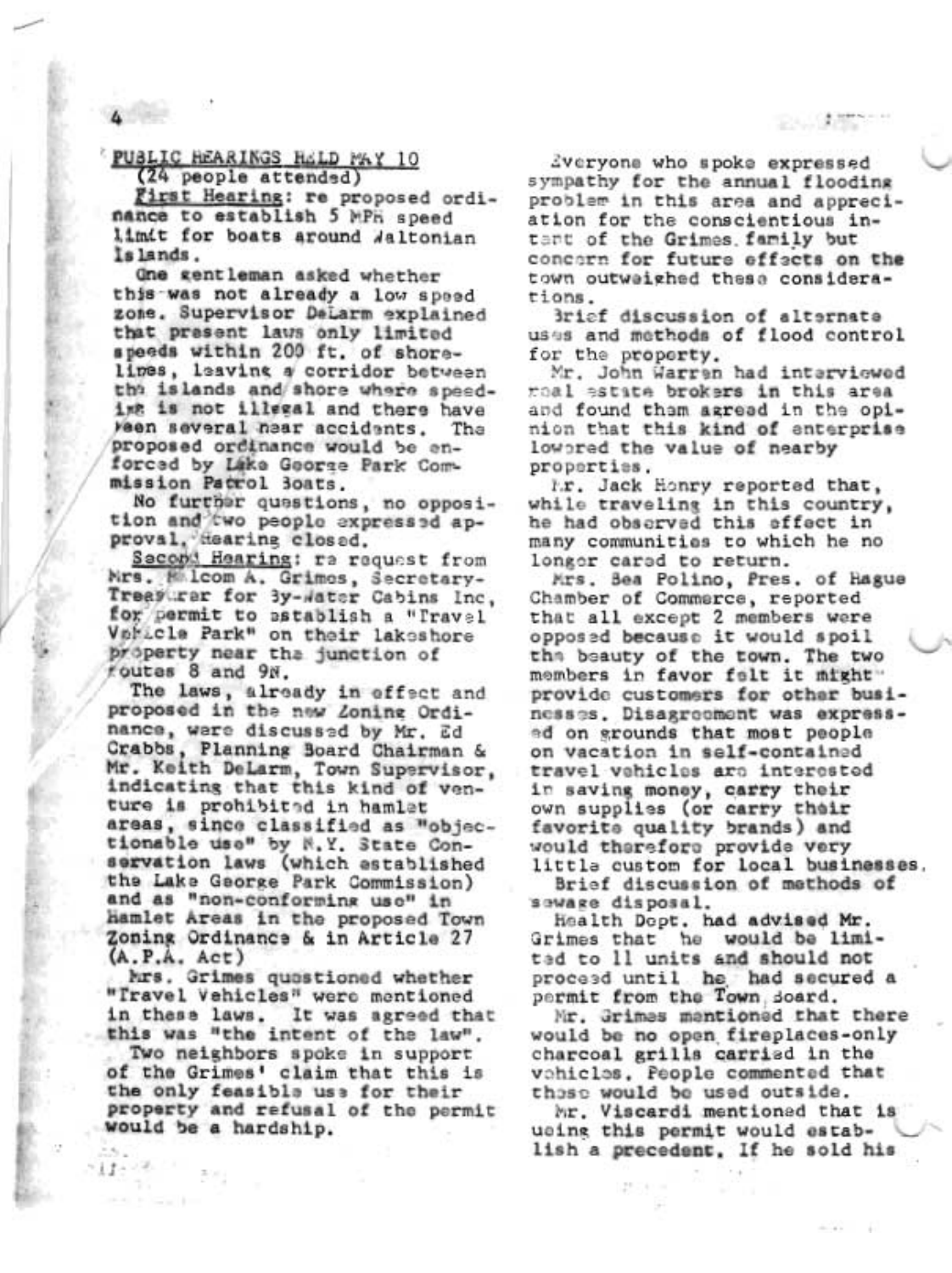## Public Hearings cont.

property next door, the Board would not be in position to refuse a similar permit to his successor or other property owners on the lakeshore.

The neighbor supporting the Grimesas mentioned that this would be only a summer business and. because of high taxes, he was in favor of anything which brought money into the town, "anything at all", before we "take up the sidewalks in October."

Mrs. Patchett reported that year-round business in this area is increasing without changing the character of the environment.

Discussion of "Article 78 proceadings "indicated that, if the Board granted this permit, the Lake George Park Commission would overturn their ruling.

Mr. Dick 3olton spoke for The Lake George Park Commission, stating that they are aware of polution in the lake, concerned about it and will continue working to control it.

38 property owners had signed a petition opposing the permit on grounds of traffic congestion in mid-town and impact on our peaceful atmosphare.

One letter opposing the parmit was received from two Silver bay. Property owners, Hearing closed.

Third Hearing ro anti-recession and revenue sharing monies. Brief discussion of regulations for use of these monies - they must be used (or work begun) within six months and for projects which will provide new employment.

There was general approval of the work alroady besun. No suggestions for other projects. Mearing Closed.

opportunity for everyon and they did so concisely and to the point with almost no repetition.)

TOWN BOARD MET following the Haarings:

Specifications for snowplowtruck were reworked and bid opening set for May 24.

It was agreed to continue the Town's insurance package with the Potter Agency.

Ressolution passed in favor of 5M.P.H. speed limit for boats around Waltonian Islands.

Motion passed to refuse permit to establish Travel Vehicle Park or Grimns' property, because it would be detrimental to aesthetic appearance of the town; public opinion was opposed; and it would be in violation of both the Town Comprehensive Plan and Lake George Park Commission Regulations.

Motion passed approving use of anti-recassion monies for improvements to the Town Hall.

PUBLIC HEARING SET for May 31 to discussed new Town Park Ordinance. 7PM at Town Hall. Next meeting of the Town doard will be June 14 at 7:30 PM.

Keith DeLarm

**UNLANCE COR** 

Town Supervisor

MEGOTIATIONS REOPENED batween the Forest Say Property Owners Association and Town Board. Efforts to reach a compromise and avoid court costs stc. will continue.

PLANNING BOARD CHAIRMAN, Edward Crabbs is returned from Italy and was out checking Cold River Canyon with Greg Hill of APA on Wed. May 18 during that downpour!

Next Planning 3oard Meeting will ba June 26 at 7:45PM in Town Hall. THE PUBLIC IS ALWAYS WELCOME

SChool riay, "MASH" will be presented on June 11 at 8FK in the School Audie orium. Tickets

**AGUS VOLUME** keceived a plaque from N.Y. State Volunteer Ambulance & First Aid Association for their 10 year, accident free, safety record.